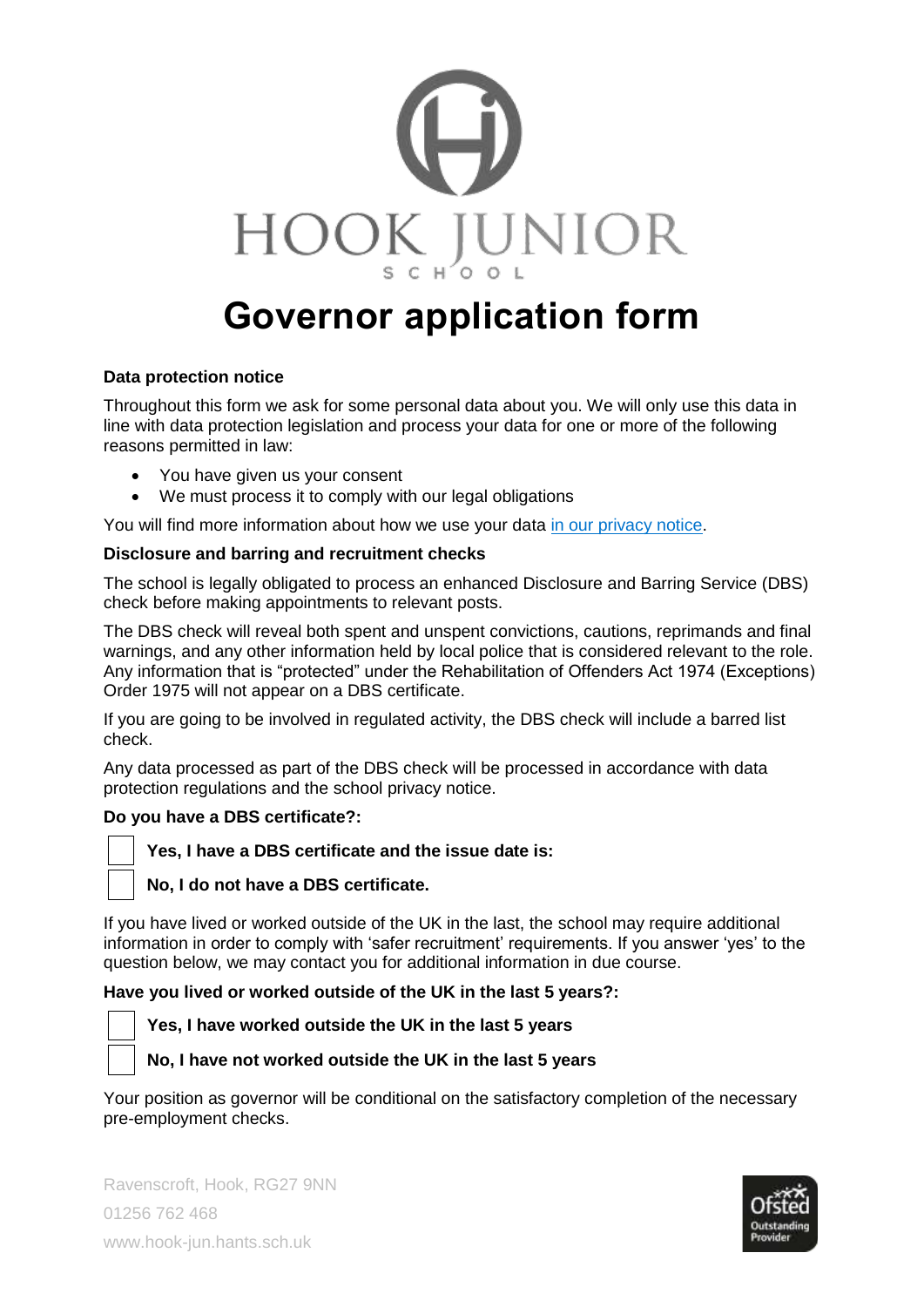We will not ask for any criminal records information until we have received the results of a DBS check.

Any convictions listed on a DBS check will be considered on a case-by-case basis.

Applicants should be aware of the following circumstances which might prevent them from being appointed as a governor:

- Inclusion in the list of those unsuitable to work with children
- Having been sentenced to 3 months or more in prison (without the option of a fine) in the 5 years before becoming a governor or since becoming a governor
- Having received a prison sentence of 2 and a half years or more in the 20 years before becoming a governor
- Having received a prison sentence of 5 years or more

Having been fined for causing a nuisance or disturbance on school premises during the 5 years prior to or since appointment or election as a governor

#### **Section 128 check**

The school will carry out a section 128 check. A person issued with a section 128 direction under the Education and Skills Act 2008 is prohibited or restricted from taking part in the management of a school.

This includes trustees, and governors on local governing bodies who have been delegated any management responsibilities.

#### **Sign and date**

Name (please print):

Sign:

Date:

#### **Instructions**

Please complete all sections of this form using black ink or type.

The sections of this application form that include your personal details will be detached prior to shortlisting. This is to ensure that your application is dealt with objectively.

Applications will only be accepted if they are completed in full.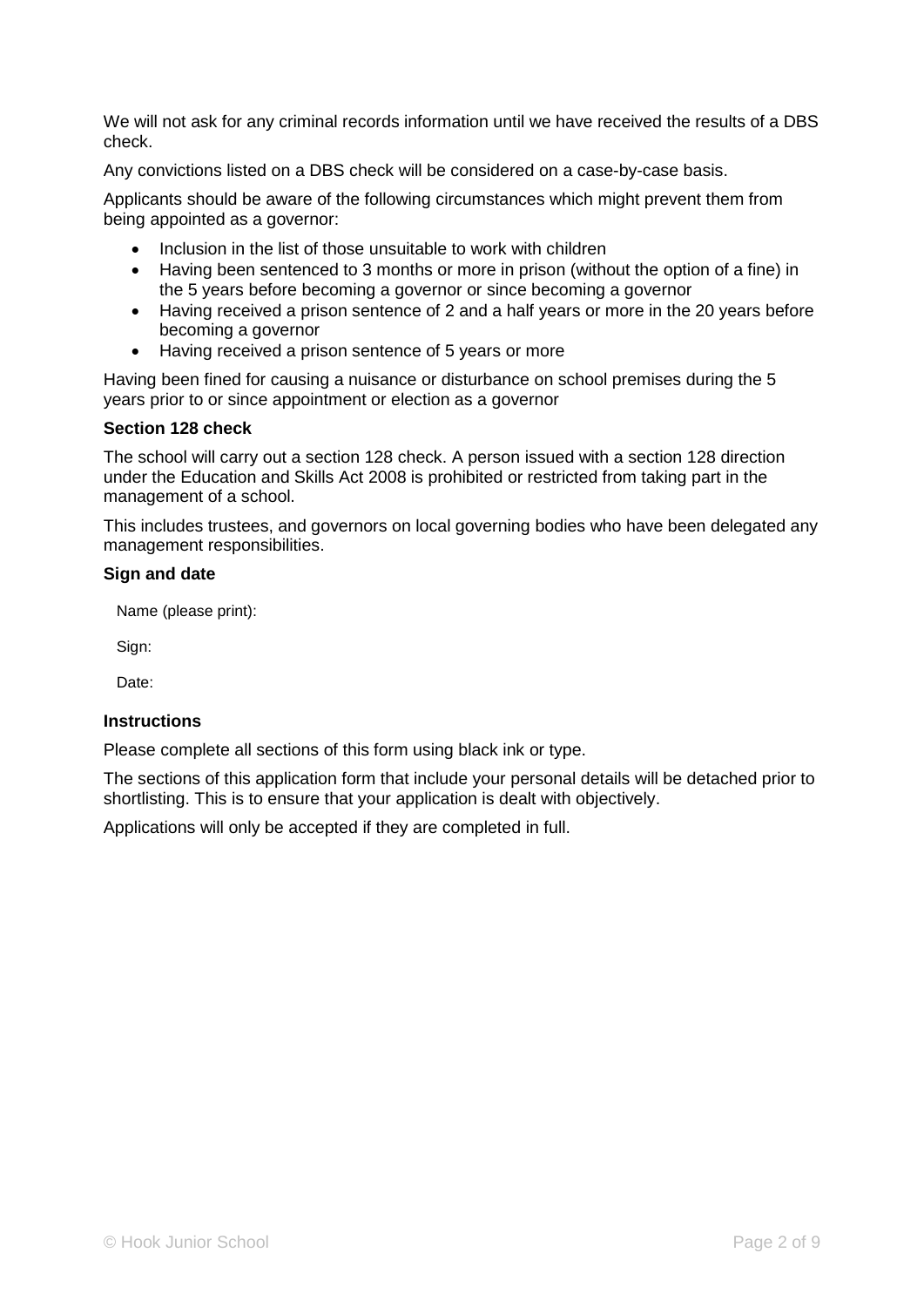# **Personal details and eligibility**

| Personal details     |  |
|----------------------|--|
| <b>Title</b>         |  |
| <b>Name</b>          |  |
| <b>Address</b>       |  |
| <b>Phone number</b>  |  |
| <b>Email address</b> |  |

### **Eligibility**

I confirm that I:

- Am aged over 18
- Am not a current pupil at the school
- Am not the subject of a bankruptcy restrictions order, an interim bankruptcy restrictions order, a debt relief restrictions order, an interim debt relief restrictions order or a sequestration that has not been discharged, annulled or reduced
- Have not been removed as a trustee for a charity by an order made by the Charity Commission or the High Court on the grounds of misconduct or mismanagement in administration of the charity
- Have not been removed, under section 34 of the Charities and Trustee Investment (Scotland) Act 2005, from being concerned in the management or control of any body
- Have not been disqualified from being a company director and/or a charity trustee
- Have not been disqualified from holding office as a governor
- Have not been removed from office as an elected governor within the last 5 years
- Am not disqualified from working with children, barred from regulated activity and/or disqualified from registering for childminding or providing daycare
- Am not disqualified from registering under Part 3 of the Childcare Act 2006
- Am not subject to a direction of the Secretary of State under section 142 of the Education Act 2002, or to a section 128 direction
- Am not disqualified from being an independent school proprietor, teacher or employee by the Secretary of State

If a **parent governor**, I also confirm that I am not:

- An elected member of the local authority
- Paid to work at the school for more than 500 hours in a year

If a **local authority governor**, I also confirm that I am not a member of the school staff.

If a **partnership governor**, I also confirm that I am not:

- A parent of a registered pupil at the school
- A staff member
- An elected member of the local authority
- Employed by the local authority in connection with its education functions

**NOTE:** If you're unsure whether any of the points above apply to you, please check with the clerk.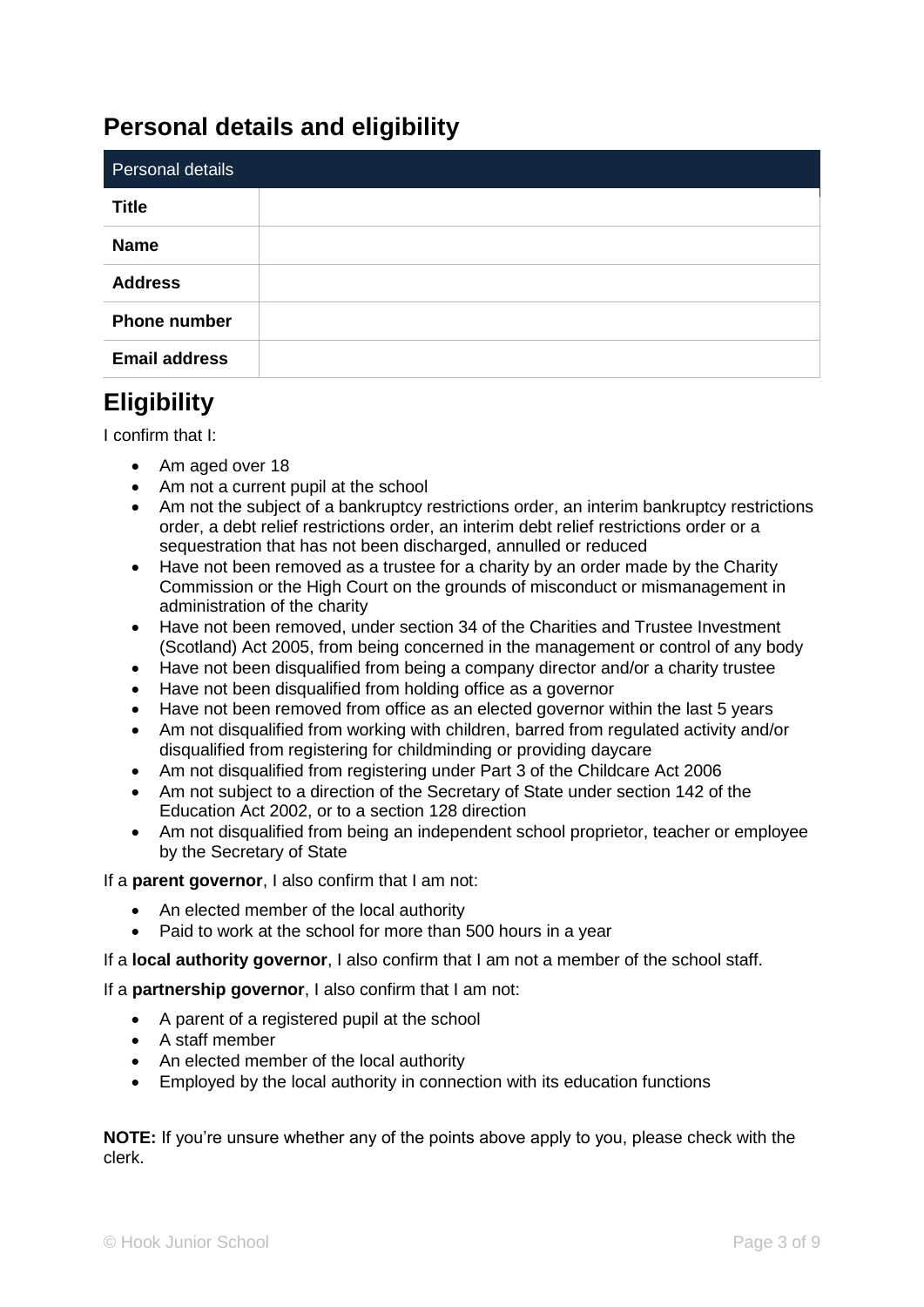This, and further detail on when these points apply, is set out in:

- [Schedule 4](http://www.legislation.gov.uk/uksi/2012/1034/schedule/4/made) of The School Governance (Constitution) (England) Regulations 2012
- [Regulation 6](https://www.legislation.gov.uk/uksi/2014/1257/regulation/6/made) of The School Governance (Constitution and Federations) (England) (Amendment) Regulations 2014
- [Regulation 2](https://www.legislation.gov.uk/uksi/2017/487/regulation/2/made) of The School Governance (Constitution and Federations) (England) (Amendment) Regulations 2017
- Pages 21 to 22 of the DfE's [statutory guidance](https://www.gov.uk/government/publications/constitution-of-governing-bodies-of-maintained-schools)

Please sign and date to indicate that you have read, and agree to, this information:

| Signature: |  |
|------------|--|
| Date:      |  |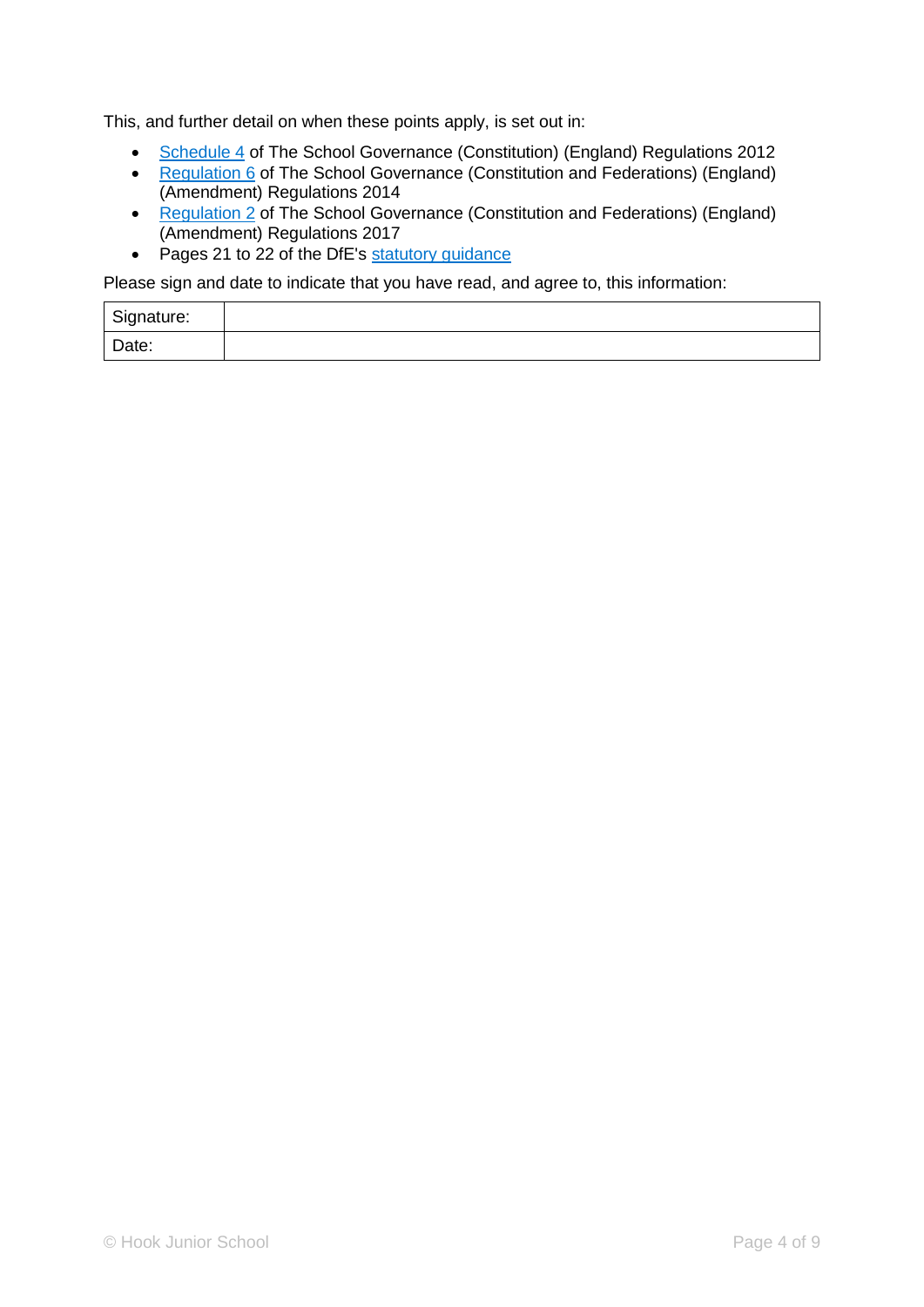# **Education, employment and training**

#### Education and employment history

**Highest level of education received**

*Please state the institution, qualification received and classification.*

**Please give details of any other relevant education or training courses**

**Current employment** 

*Please state your employer, role, length of time in role and a summary of responsibilities.* 

**Relevant previous employment**

#### **Other relevant interests and experience**

*This may include any hobbies, volunteering and charity work, personal interests or achievements that may help you become an effective school governor.*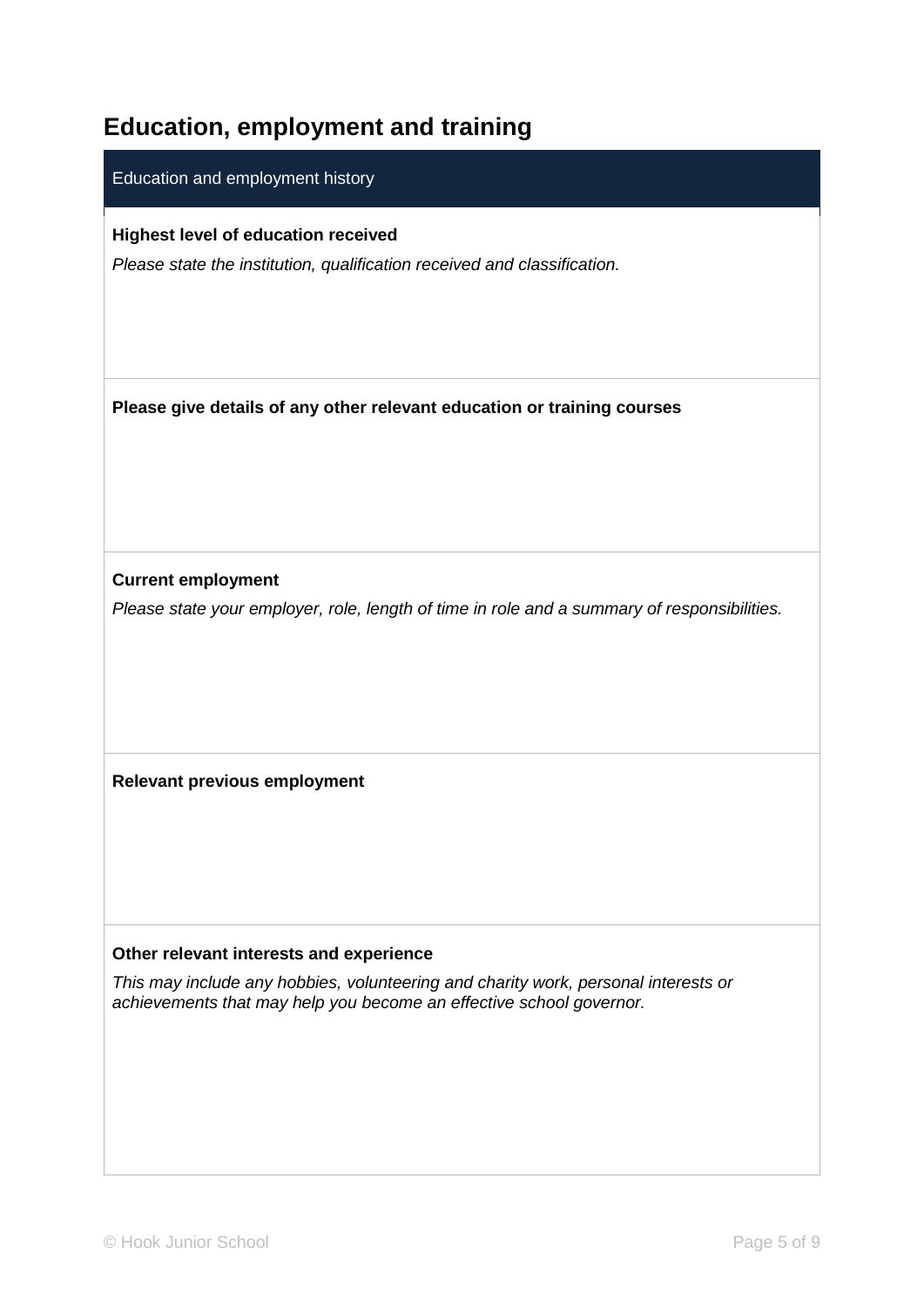| a bit more about you                                                 |
|----------------------------------------------------------------------|
| Why would you like to become a governor?                             |
|                                                                      |
|                                                                      |
| Why would you like to become a governor at our school in particular? |
|                                                                      |
|                                                                      |
|                                                                      |
| What skills can you bring to the role?                               |
|                                                                      |
|                                                                      |

### **References**

Please provide two references. They cannot be related to you, and one should be your current *employer.* 

| referee 1                           |  |
|-------------------------------------|--|
| <b>Name</b>                         |  |
| Job title                           |  |
| <b>Relationship to</b><br>applicant |  |
| <b>Phone number</b>                 |  |
| <b>Email address</b>                |  |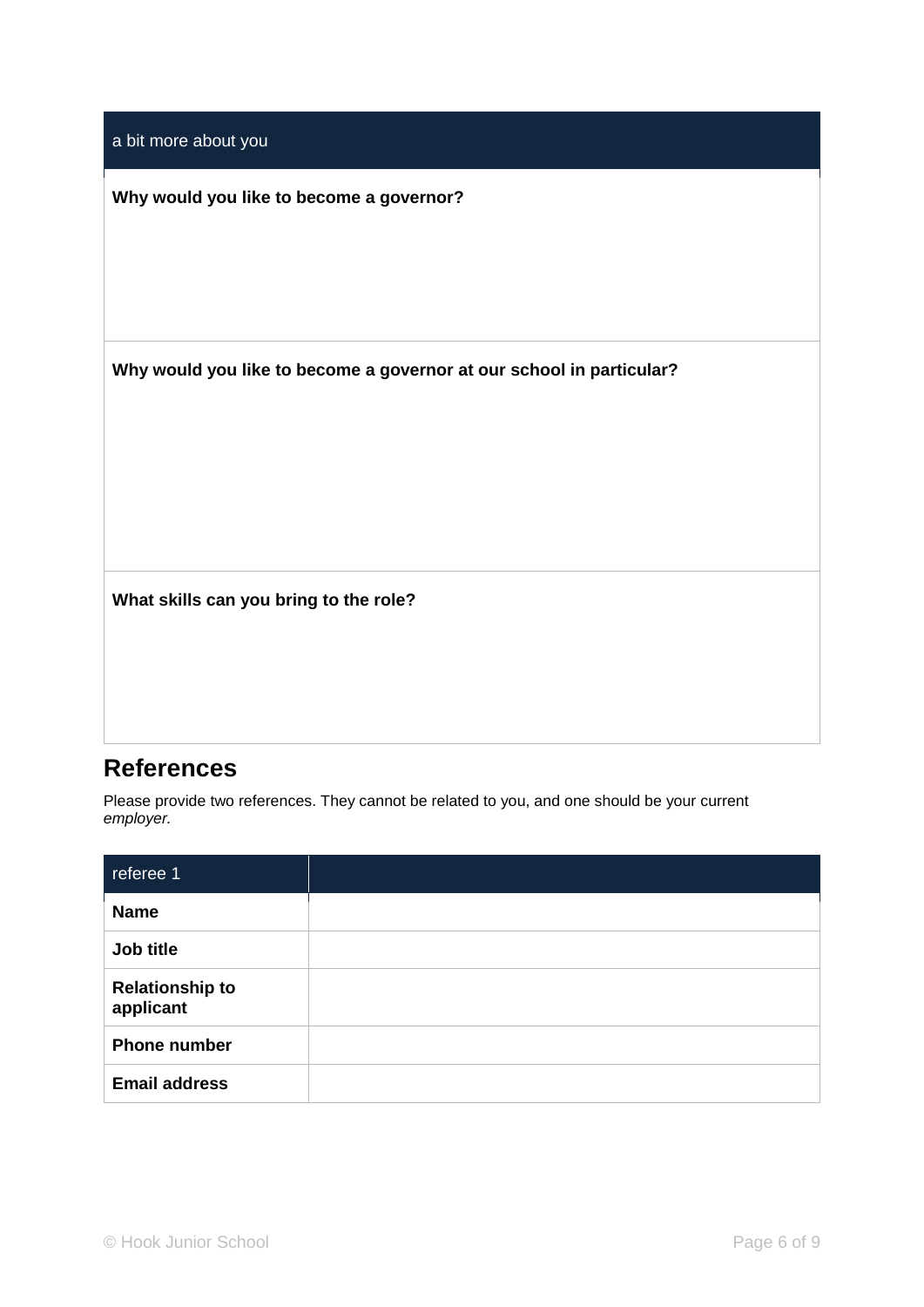| referee 2                           |  |
|-------------------------------------|--|
| <b>Name</b>                         |  |
| Job title                           |  |
| <b>Relationship to</b><br>applicant |  |
| <b>Phone number</b>                 |  |
| <b>Email address</b>                |  |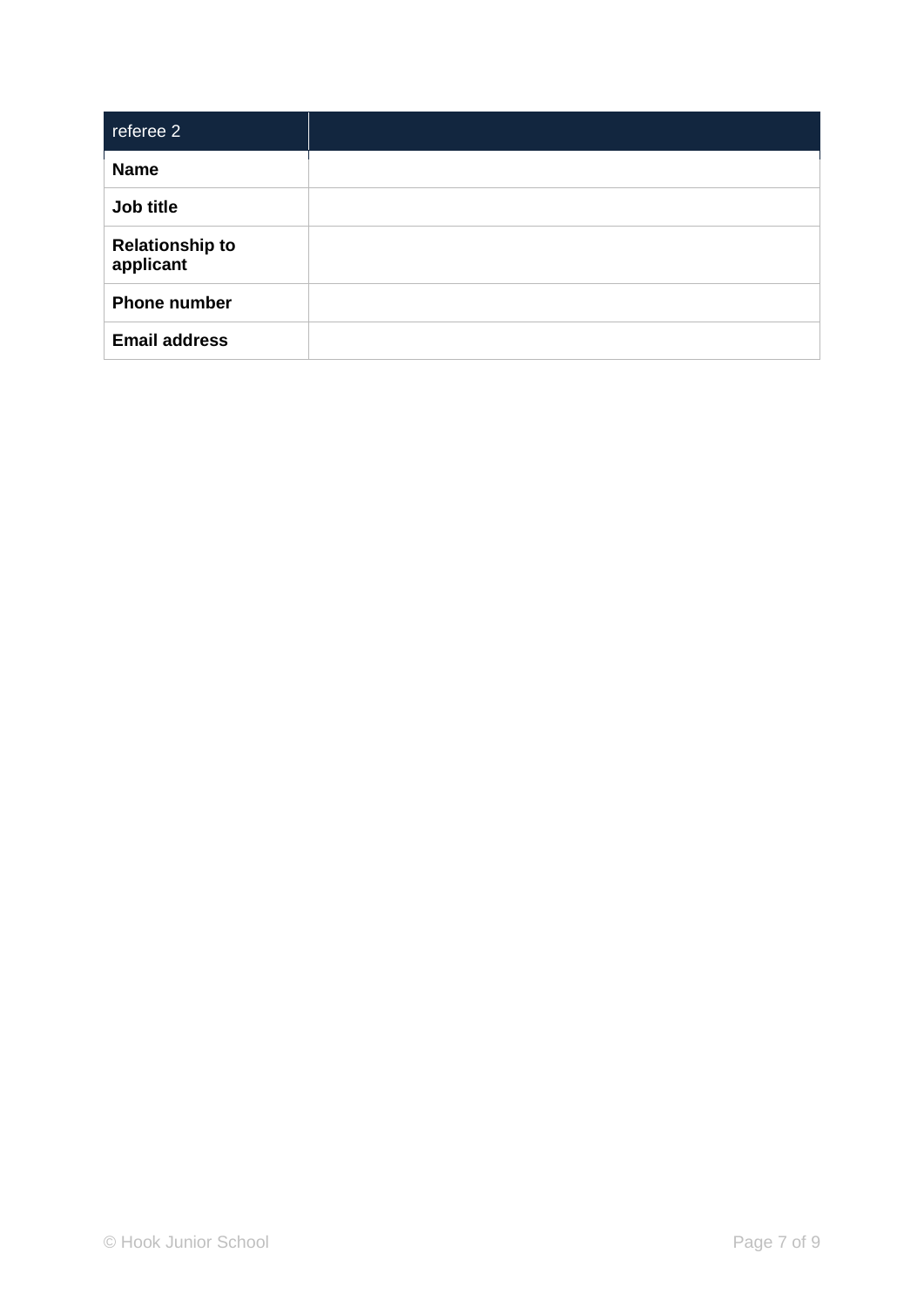# **Skills audit**

Please tick to indicate how confident you are in the following areas:

| skill                                            | professional-<br>level<br>knowledge or<br>expertise | confident in<br>the area, but<br>not to a<br>professional<br>level | a basic or working<br>understanding | no<br>experience |
|--------------------------------------------------|-----------------------------------------------------|--------------------------------------------------------------------|-------------------------------------|------------------|
| Strategic planning                               |                                                     |                                                                    |                                     |                  |
| Setting a vision,<br>values and goals            |                                                     |                                                                    |                                     |                  |
| Public sector or<br>charity governance           |                                                     |                                                                    |                                     |                  |
| Knowledge of the<br>education sector             |                                                     |                                                                    |                                     |                  |
| Teamwork and<br>collaborative<br>decision making |                                                     |                                                                    |                                     |                  |
| Communication<br>skills                          |                                                     |                                                                    |                                     |                  |
| Financial<br>management                          |                                                     |                                                                    |                                     |                  |
| Fundraising/income<br>generation                 |                                                     |                                                                    |                                     |                  |
| Human resources                                  |                                                     |                                                                    |                                     |                  |
| Performance<br>management                        |                                                     |                                                                    |                                     |                  |
| Data analysis                                    |                                                     |                                                                    |                                     |                  |
| Legal skills                                     |                                                     |                                                                    |                                     |                  |
| Health and safety                                |                                                     |                                                                    |                                     |                  |
| Premises<br>management                           |                                                     |                                                                    |                                     |                  |
| Curriculum and<br>assessment                     |                                                     |                                                                    |                                     |                  |
| Safeguarding                                     |                                                     |                                                                    |                                     |                  |